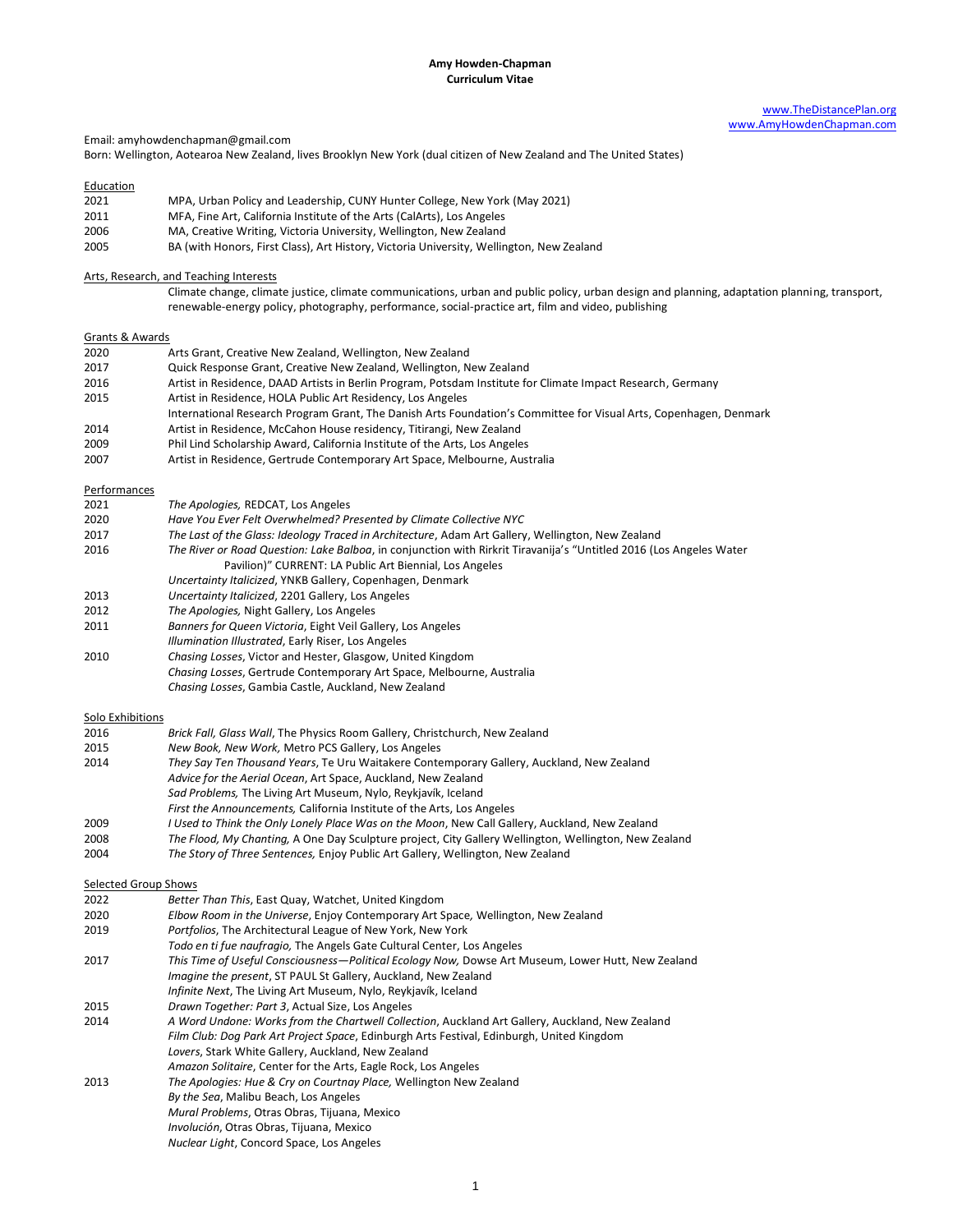*Supply & Demand*, The Physics Room, Christchurch, New Zealand 2012 *Meanwhile*, Hue & Cry, Wellington, New Zealand *Made Active*, Auckland Art Gallery, Auckland, New Zealand *74 Minutes: An evening of New Moving Image Work*, Human Resources, Los Angeles *The Shadow of a Pigeon*, Concord Space, Los Angeles 2011 *Trouble Rainbow II*, Favorite Goods, Los Angeles *Eternal Telethon*, Schindler House, Los Angeles *Staying Over*, City Gallery Wellington, Wellington, New Zealand *That's How We know the Tongue is Blind*, Curtat Tunnel, Lausanne, Switzerland 2010 *Astronomical Frontiers*, Henningsen Contemporary, Copenhagen, Denmark 2009 *Earth Matters*, Auckland Art Gallery, Auckland, New Zealand 2008 *E.P.A. (Environmental Performance Actions)*, Exit Art, New York Published Writing 2021 "What the End of the Fossil Fuel Peaker Plant Means for New York City's Neighborhoods," *Urban Omnibus*. Web "Useful Consciousness," *Art News New Zealand*. Print 2020 "Before the Surge," Urban Omnibus. Web "New York City's Open Streets Programme is Closed to Many Who Need it the Most," *Public Sector*. Print 2019 "How Weather Lost Its Innocence: An Illustrated History of Extreme Weather Attribution," *The Oxford Climate Review.* Web "Writing Derangement: Climate Change and the Novel," *The Distance Plan, Issue #5*. Print "The Case of Active Travel: Emphasizing Co-benefits in the Framing of Climate Policy," *Urban Review*. Print "The People's Power: An Interview with Lourdes Pérez-Medina and Elizabeth Yeampierre," *Urban Omnibus*. Web "Lavender Lane," *Urban Omnibus*. Web 2018 "Building Consensus," *Urban Omnibus*. Web "I Read in the New Paper," *Time to Think Like a Mountain,* ed. Louise Menzies and Allan Smith, split/fountain press, Auckland, New Zealand. Print 2017 "Presenting it, proclaiming it: Using art to present place-based climate knowledge," *Counterfutures Journal*, Wellington, New Zealand. Print "The Distance Plan: Art & Climate Change, A Lexicon," with Abby Cunnane, *Bulletin: Christchurch Art Gallery Magazine*, Christchurch, New Zealand. Print 2016 "Evolving Vocabulary, Governance Reframed, Infrastructure Replanned: Editorial," with Abby Cunnane, *The Distance Plan, Issue #4,* Berlin, Germany. Print 2015 "Timeline for This Time of Useful Consciousness," *Unstuck in Time,* ed. Rebecca Lai, Te Tuhi Press, Auckland, New Zealand. Print "An Essay to Begin: Editorial," with Abby Cunnane, *The Distance Plan*, *Issue #3*, New Haven, CT. Print 2014 "The Distance Plan: Art & Climate Change, A Lexicon," *Reading Room Journal*, Auckland Art Gallery, Auckland New Zealand. Print "Outline for a Syllabus: Art, Ethics, & Climate Change," with Fiona Connor, *N-o-nS…e;nSI/c::::a\_L*, Los Angeles. Print 2013 "Unlimited Shelf Life/Survey For Changes," with Bjarki Bragason, Reykjavik, Iceland. Print "The Distance Plan: An introduction," *The Distance Plan*, *Issue #1*, Los Angeles. Print "Sharon Lockhart/Noa Eshkol: A Catalogue," *The Art Book Review*, Los Angeles. Web 2012 "GEORGE HERMS: Xenophilia (Love of the Unknown) at MOCA PDC," *Prism of Reality*, Los Angeles. Print "Review of MADE in LA: The first Los Angeles Biennial," Chartwell Trust, Auckland, New Zealand. Web "Andrea Zittel at Regen Projects," Chartwell Trust, Auckland, New Zealand. Web 2011 "Interior Designing the Gallery," Chartwell Trust, Auckland, New Zealand. Web 2010 "Sculpture and Smoke: Work London and Rotterdam," Chartwell Trust, Auckland, New Zealand. Web "Songs Before Bedtime," Chartwell Trust, Auckland, New Zealand. Web "Talking with My Favorites," *Natural Selection*, Auckland, New Zealand. Web "Notes on Los Angeles," Chartwell Trust, Auckland, New Zealand. Web "Notes on Notes on Half the Page," *Matters*, Auckland, New Zealand. Print "What Depressions Look Like," *Hue and Cry*, Wellington, New Zealand. Print 2008 "The Sound and Sight of Greg Malcolm," *White Fungus*, Auckland, New Zealand. Print 2007 "Grey Greenery," *Green Islands*, Wellington Sculpture Trust, Wellington, New Zealand. Print "The Road to Hell" and "Two Stories," *Sport*, Wellington, New Zealand. Print "William H. Gass is Reading to Me," *The John Dory Report*, Christchurch, New Zealand. Print Invited Lectures and Talks 2019 "Art and the Climate Crisis: A Discussion with Artist Amy Howden-Chapman," Contains Art, Watchet, United Kingdom 2017 "Climate Action/Climate Communication," Institute for Advanced Sustainability Studies, Potsdam, Germany 2016 "After Ice," Literature, Arts, and the Environment Colloquium, Yale University, New Haven, CT "The Distance Plan: Art Meets Climate Activism," Armory Center for the Arts, Los Angeles "Architecture, Climate, Crisis," Ilam School of Fine Arts at the University of Canterbury, Christchurch, New Zealand 2014 "Climate and Precarity," Los Angeles Contemporary Archive, Los Angeles 2013 "Meanwhile: Lyric Documentary," California Institute of the Arts, Los Angeles "Gender and Climate Impacts," City Gallery Wellington, Wellington, New Zealand 2007 "Earth Matters," Auckland City Art Gallery, Auckland, New Zealand

## Conference Participation

2021 "New York City's Covid-19 Pandemic: From Underlying Social Vulnerabilities to Positive Responses in the Public Realm," Cities Under Covid-19: A Systems Perspective, Institute of Urban Environment, Chinese Academy of Sciences, Xiamen, China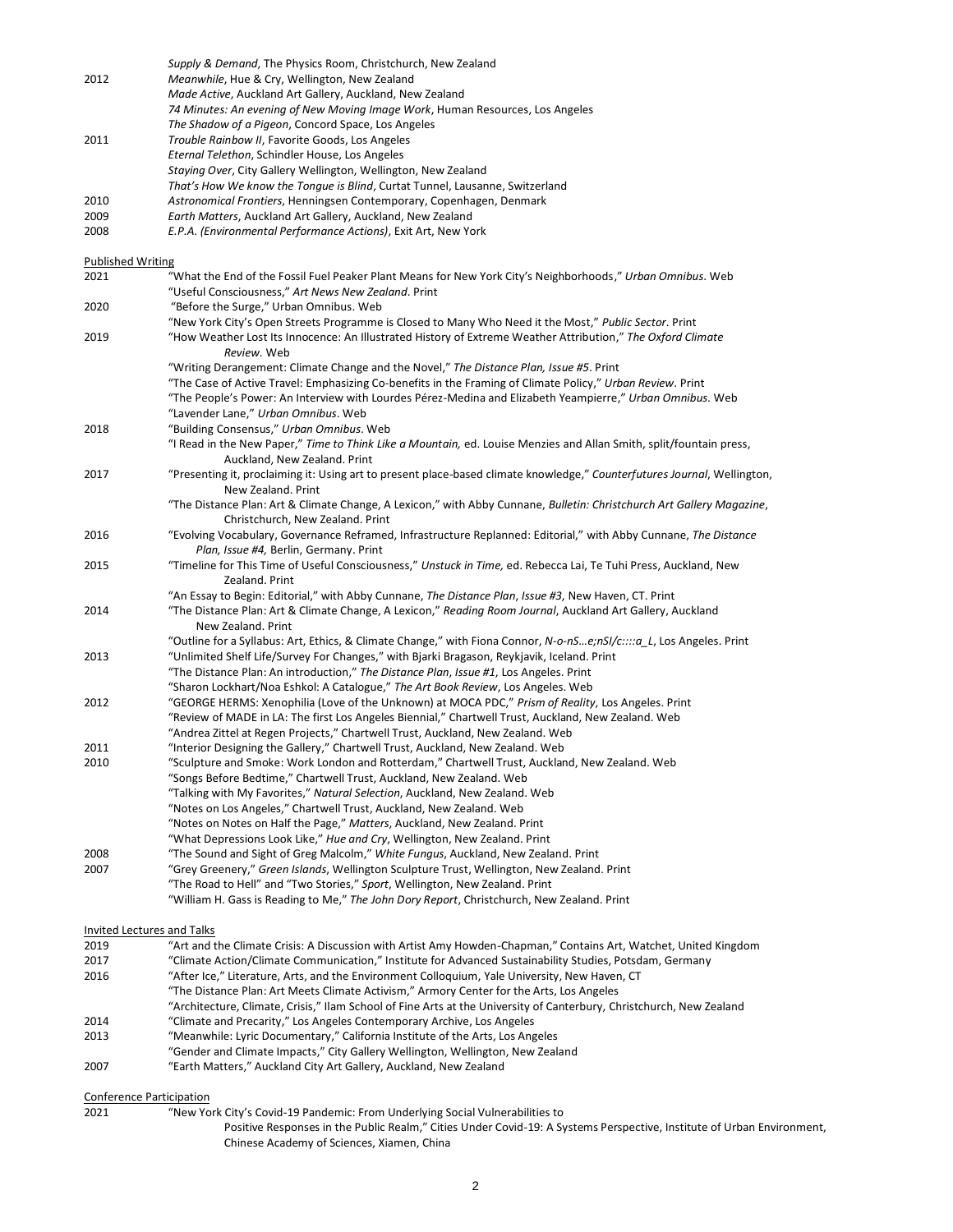| 2017                                 | "Climate Change and Metaphor," Agents in the Anthropocene: Trans/disciplinary Practices in Art and Design Education<br>Today, Piet Zwart Institute, Willem de Kooning Academy, Rotterdam University, Rotterdam, Germany |
|--------------------------------------|-------------------------------------------------------------------------------------------------------------------------------------------------------------------------------------------------------------------------|
| 2016                                 | "Visual Climate Change Communication," Network Go Figure: Visualizing Climate Change, Centre for the Study of the<br>Sciences and the Humanities, University of Bergen, Norway                                          |
| 2009                                 | The Flood, My Chanting," One Day Sculpture: An International Symposium, Wellington, New Zealand"                                                                                                                        |
| <b>Teaching Experience</b>           |                                                                                                                                                                                                                         |
| 2021-2022                            | Visiting Associate Professor, Pratt Institute, New York                                                                                                                                                                 |
|                                      | Literary and Critical Studies for Architecture Students I, spring 2022                                                                                                                                                  |
|                                      | Introduction to Transdisciplinary Writing for Architecture I, spring 2022                                                                                                                                               |
|                                      | Literary and Critical Studies for Architecture Students I, fall 2021                                                                                                                                                    |
|                                      | Introduction to Transdisciplinary Writing for Architecture I, fall 2021                                                                                                                                                 |
| 2021-2022                            | Part-Time Faculty, Parsons School of Design, The New School, New York                                                                                                                                                   |
|                                      | Sustainable Systems, spring 2022                                                                                                                                                                                        |
| 2020-21                              | Sustainable Systems, fall 2021<br>Adjunct Lecturer, SUNY Empire State, New York                                                                                                                                         |
|                                      | Literature and Society: Writing, Labor, and the Environment, spring 2021                                                                                                                                                |
|                                      | Literature and Society: Writing, Labor, and the Environment, spring 2021                                                                                                                                                |
|                                      | Art Practice: Art and the New Green Economy, fall 2020                                                                                                                                                                  |
|                                      | Literature and Society: Writing, Labor, and the Environment, fall 2020                                                                                                                                                  |
| 2019-20                              | Adjunct Lecturer, SUNY Empire State, New York                                                                                                                                                                           |
|                                      | Literature and Society: Writing, Labor, and the Environment, spring 2020                                                                                                                                                |
|                                      | Art Practice: Art and the New Green Economy, spring 2020                                                                                                                                                                |
|                                      | Literature and Society: Writing, Labor, and the Environment, fall 2019                                                                                                                                                  |
|                                      | Art Practice: Art and the New Green Economy, fall 2019                                                                                                                                                                  |
| 2018-19                              | Adjunct Lecturer, SUNY Empire State, New York                                                                                                                                                                           |
|                                      | Literature and Society: Writing, Labor, and the Environment, spring 2019                                                                                                                                                |
|                                      | Literature and Society: Writing, Labor, and the Environment, spring 2019<br>Art Practice: Art and the New Green Economy, fall 2018                                                                                      |
|                                      | Literature and Society: Writing, Labor, and the Environment, fall 2018                                                                                                                                                  |
| $2017 - 18$                          | Adjunct Lecturer, SUNY Empire State, New York                                                                                                                                                                           |
|                                      | Art Practice: Art and the New Green Economy, summer 2018                                                                                                                                                                |
|                                      | Art Practice: Art and the New Green Economy, spring 2018                                                                                                                                                                |
|                                      | Art Practice: Art and the New Green Economy, fall 2017                                                                                                                                                                  |
| 2018                                 | Visiting Lecturer, Academy of the Arts, Reykjavik, Iceland                                                                                                                                                              |
|                                      | Art and the Anthropocene, January 2018                                                                                                                                                                                  |
| 2014-15                              | Arts Educator, Heart of Los Angeles Youth (HOLA), Los Angeles                                                                                                                                                           |
|                                      | Storytelling and Video Production, spring 2015<br>Introduction to Sculpture, fall 2014                                                                                                                                  |
|                                      |                                                                                                                                                                                                                         |
|                                      | Course Guest Lectures and Critiques                                                                                                                                                                                     |
| 2022                                 | Barnard, "Environmental Visualizations of NYC: Toxic Territories and Future Possibilities," Professor Kadambari Baxi and Professor                                                                                      |
|                                      | Meg McLagan, New York, NY                                                                                                                                                                                               |
|                                      | Pratt Institute, "Climate Change and the Imagination," Professor Karin Shankar, New York, NY                                                                                                                            |
| 2020                                 | "Climate and Society," New School for Social Research, Professor Michael Dobson, New York, NY                                                                                                                           |
| 2019                                 | Pratt Institute, Professor Maziyar Pahlevan, New York, NY<br>"Climate Change, Environmental Justice, and the Built Environment," Professor Elisa Iturbe, Cooper Union School of                                         |
|                                      | Architecture, New York, NY                                                                                                                                                                                              |
|                                      | "Climate and Society," New School for Social Research, Professor Michael Dobson, New York, NY                                                                                                                           |
| 2018                                 | California Institute of the Arts, Professor Thomas Lawson, Valencia, CA                                                                                                                                                 |
|                                      | "Visualization in Climate Change Communication," Professor Sasha Portis, Parsons School of Design, New York                                                                                                             |
| 2016                                 | The Universität der Künste Berlin, Professor Alma Kittler, Berlin, Germany                                                                                                                                              |
|                                      | Auckland University of Technology, Professor Janine Randerson, Auckland, New Zealand                                                                                                                                    |
| 2014                                 | Elam School of Fine Arts, Professor Jon Bywater, Auckland University, Auckland, New Zealand                                                                                                                             |
| 2013                                 | California State University, Professor Michael Parker, Los Angeles                                                                                                                                                      |
| <b>Curation</b>                      |                                                                                                                                                                                                                         |
| 2018                                 | Capturing Change: Freshkills Park, The Architectural League of New York, New York                                                                                                                                       |
| 2016                                 | The Distance Plan: Vocabulary/Infrastructure/Present, Kunstraum, Potsdam, Germany                                                                                                                                       |
|                                      | Climate & Infrastructure, Human Resources, Los Angeles                                                                                                                                                                  |
| 2013                                 | Memorial Grove, Elysian Park Museum of Art, Los Angeles                                                                                                                                                                 |
| 2012                                 | The Distance Plan, Favorite Goods, Los Angeles                                                                                                                                                                          |
| 2010                                 | The Elysian Park Museum of Art, LACE, Los Angeles                                                                                                                                                                       |
| <b>Other Professional Experience</b> |                                                                                                                                                                                                                         |
| 2020-                                | Columnist and Photographer, Urban Omnibus, The Architectural League of New York, New York, NY                                                                                                                           |
| $2012 -$                             | Co-founder and Editor, The Distance Plan and thedistanceplan.org                                                                                                                                                        |
| 2021                                 | Research Assistant, Smart Distributed Generation Hub, Sustainable CUNY, New York, NY                                                                                                                                    |
| 2019-21                              | College Aide, Pedestrian Unit, New York Department of Transportation, New York, NY                                                                                                                                      |
| 2018-19                              | Associate Editor, Urban Omnibus, The Architectural League of New York, New York, NY                                                                                                                                     |
| 2018-19                              | Communications Intern, ALIGN, New York, NY                                                                                                                                                                              |

2012–13 Graphic Designer, Still Room Design Studio, Los Angeles